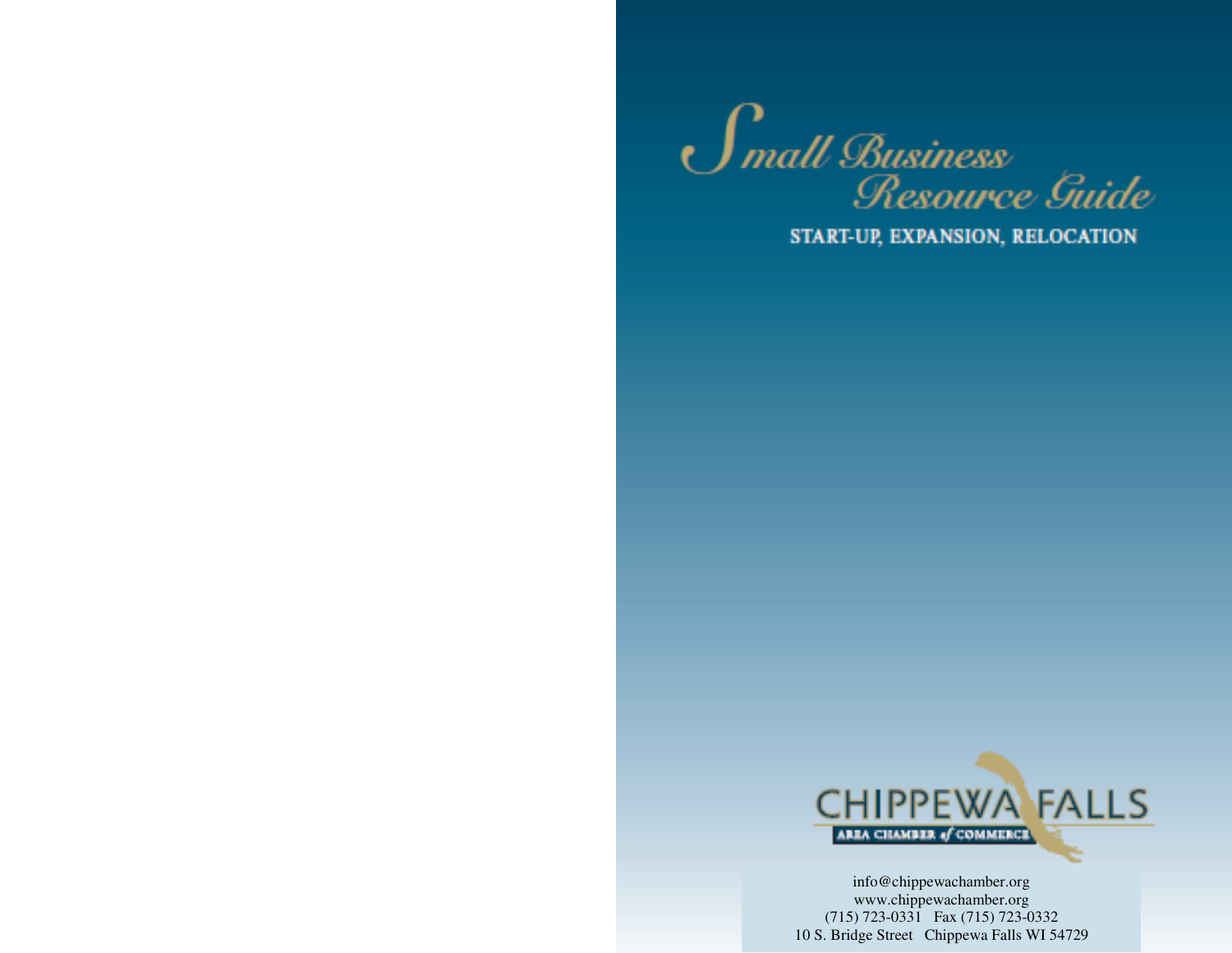Starting a Business



Starting your own business can be very exciting but also frightening. It can be a dream come true or a nightmare. Complete freedom. Unlimited opportunity. Dreams realized. Responsibilities.

By considering the Chippewa area as a place for your business, we think you're already on the right track. Even so, we want to help make that business start-up a little smoother by helping point you in the right direction. This publication was made to provide you with the basic information and resources for starting a business. We also recommend you consult with a business advisor, attorney and accountant when starting a business.

Knowledge of the business, sufficient capital, good experience, and a unique idea at the right time are just some of the characteristics of a successful business owner. Although there isn't any way that you can guarantee that you'll become a successful owner, you can greatly improve your odds by becoming well-prepared for the task. The Chippewa Falls Area Chamber of Commerce President would be glad to sit down with you and discuss starting or expanding your business. Call us at 715-723-0331 to set up an appointment.

And of course once you have your business up and running, we'd like to invite you to become a part of the Chippewa Falls Area Chamber of Commerce.



**Hiring Regulations** 

Americans With Disabilities Act (800) 514-0301 www.usdoj.gov/crt/ada/business.htm

Division of Worker's Compensation (608) 266-3153 www.dwd.state.wi.us/wc/default.htm

Employment Posters (800)DOC-SALE www.dwd.state.wi.us

Federal Employer Identification Number (FEIN) (877) 777-4778 (715) 836-8750 www.irs.gov

Chippewa County Job Center (715) 720-2840 www.workforceresource.org

Chippewa Valley SHRM An affiliate of the Society for Human Resource Management http://chippewavalley.shrm.org

### Immigration Laws (800) 375-5283 www.uscis.gov

New Hire Reporting Law (888) 300-4473 www.newhire-usa.com/wi/

Wisconsin Withholding Tax Identification Number (715) 836-2811http://www.dor.state.wi.us/pubs/pb166.pdf

Wisconsin Department of Workforce Development- (608) 266-3131www.dwd.state.wi.us/er

U.S. Department of Labor (888) 972-7332 www.dol.gov/elaws

Internal Revenue Service 800-829-3676 www.irs.gov

### **Tax Requirements**

Department of Revenue (608) 266-2776 www.dor.state.wi.us Eau Claire Office- (715) 836-2811

Wisconsin Tax Forms and Publications (608) 266-1961 www.dor.state.wi.us/html/pubs.html

### **Compliments of Chippewa Falls Area Chamber of Commerce**

We hope this booklet has helped you in planning your new business or expansion. The Chamber would be glad to go through this booklet with you and answer any questions you have about it. Please call the Chamber at 715-723-0331 to set up an appointment. Good luck in your future endeavourers.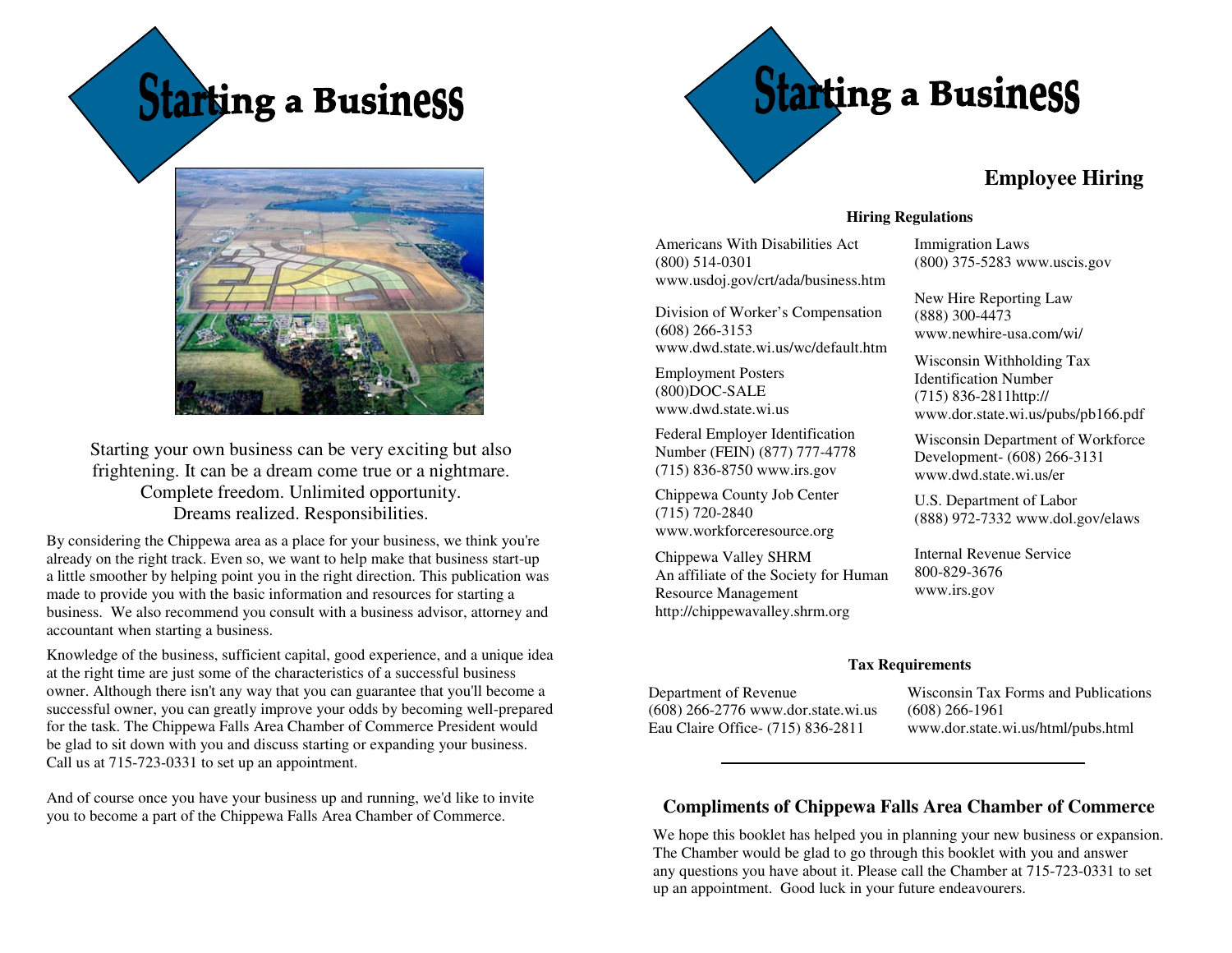# tarting a Business

### **Financial Resources**

The Wisconsin Economic Development Corporation has a broad range of financial assistance programs to help businesses undertake economic development. The **Economic and Community Development (ECD)** division assists Wisconsin communities to enhance their vitality by undertaking public investment that contributes to overall community and economic development. Eligible projects include the expansion jobs, business development, tax base and the reuse of vacant land or building and related activities. Contact Jason Scott at 608-210-6790 or look on wedc.org for more information on:

- **\*** Community Development Block Grant Economic Develop. Program
- \* Customized Labor Training (CLT)
- \* Employee Ownership Assistance
- \* Economic Diversification Loan
- \* Economic Impact Loan (EIL)
- \* The Enterprise Development Zone
- \* Industrial Revenue Bonds (IRB)
- \* Major Economic Development
- \* Rural Economic Development
- \* Technology Development Fund
- 
- 
- \* Wisconsin Trade Project Program

Chippewa Falls Industrial Development Corporation (715) 726-2729

 Development Loan Fund and I-94 Corridor Technology Zone (715) 723-7150

Downtown Reinvestment Loan (715) 723-7858

Loan Program (715) 836-1106

Impact Seven (608) 251-7450 www.impactseven.org

Small Business Administration (608) 441-5263 www.sba.gov

Wisconsin Department of Veterans Affairs (800) WIS-VETS http://dva.state.wi.us

Wisconsin Housing and Economic Development Authority-WHEDA (800) 334-6873 www.wheda.com

Wisconsin Women's Business Initiative Corporation (WWBIC) (414) 263-5450 www.wwbic.com

Wisconsin Business Development Finance Corporation –WBD (715) 834-9474 www.wbd.org

Small Business Innovation Research (202) 205-6450 www.wisconsinsbir.org

USDA Rural Development (715) 345-7615 www.rurdev.usda.gov/wi

Wisconsin Community Action Program Association-WISCAP (608) 244-4422 www.wiscap.org

Chippewa Valley Angel Investors Network (715) 726-2727



### **Structuring the Business**

### **Risk Assessment**

A Build Your Business web site found at www.wisconsin.gov/state/ byb.index.html was designed to make it easy for you to obtain the information you need to seriously plan and prepare for the start or expansion of your business. The new Business Wizard can help also, ww2.wisconsin.gov/state/wizard.

### **Business Advisors**

- Accountant • Banker • Business Planner • Score
- **Attorney** • Broker • Chamber of Commerce • **Insurance Agent**

### **Naming Your Business**

When you decide on a name for your company the following resources may be helpful to determine if they are already reserved or in use:

| <b>Chippewa County Register of Deeds</b> | <b>ICANN Internet Corporation</b> |
|------------------------------------------|-----------------------------------|
| (715) 726-7994                           | $(310)$ 301-5800                  |
| www.co.chippewa.wi.us                    | www.icann.org                     |
| WI Department of Financial Institutions  | Office of the Secretary of State  |
| (608) 261-7577                           | $(608)$ 266-5653                  |
| www.wdfi.org/corporations/crispix        | www.state.wi.us                   |

### **Legal Entities**

The following are options for structuring your business. The type of business will affect your liability and tax treatment. Be sure to discuss these options with an attorney or accountant.

| * Sole Proprietorship     |
|---------------------------|
| * General Partnership     |
| * Corporation             |
| $\frac{1}{2}$ Aggradation |

- \* Limited Liability Company (LLC)
- \* General Partnership \* Limited Partnership
- \* Corporation \* Limited Liability Partnership
	- Association \* Corporation
- Web Sites Resources: \* www.irs.gov \* www.wedc.org \* www.wdfi.org \* www.revenue.wi.gov/businesses

- \* Technology Development Loan
- \* Tax Incremental Financing (TIF)
- 

 **Other Financial Resources** 

Chippewa County Economic

## Xcel Energy Economic Development